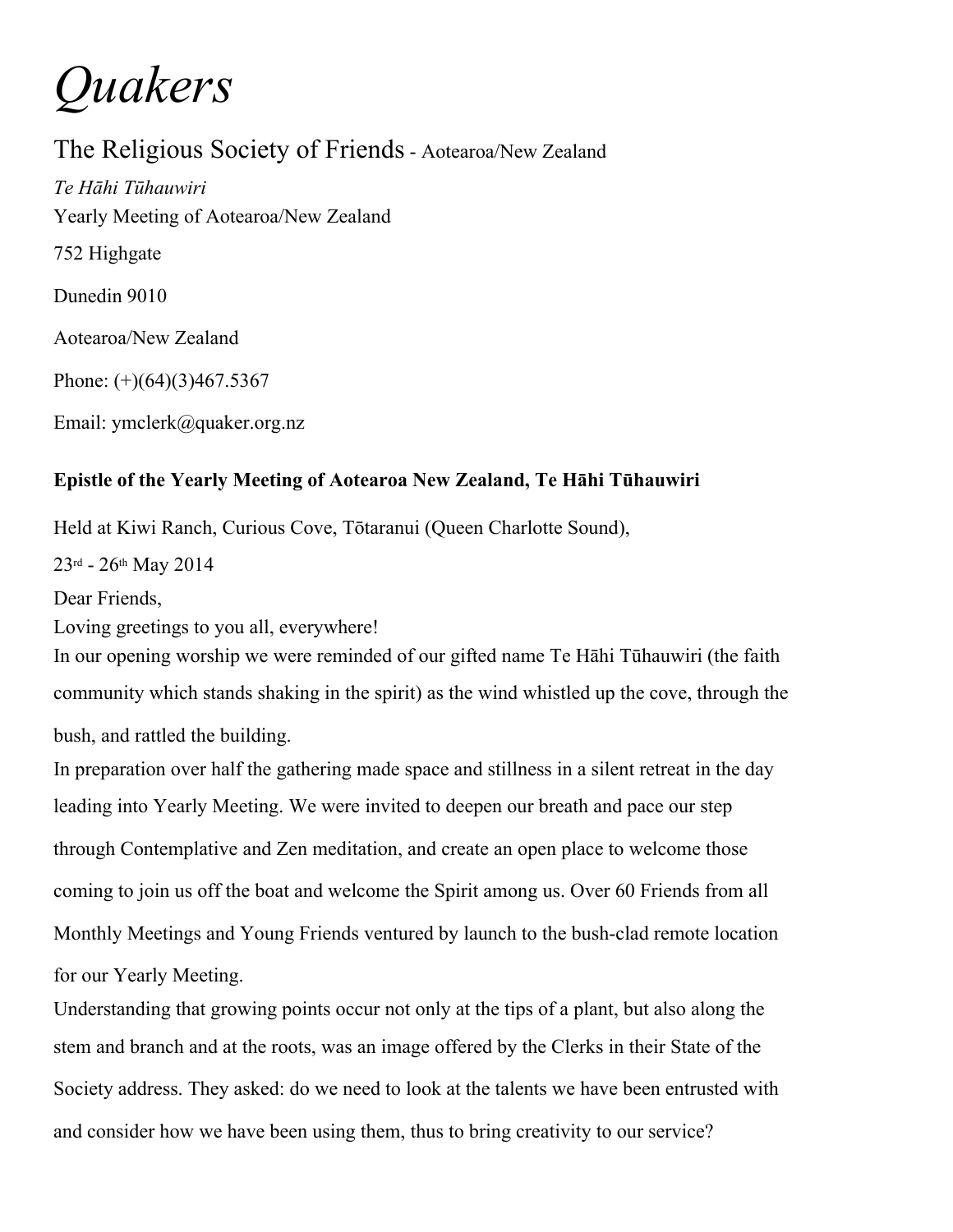Our Christchurch Friends began their story with slides of the proliferation of street art in their devastated city. Their frustrations and sense of powerlessness in their dealing with bureaucracy continue to exhaust and deplete them on a daily basis, yet hope and energy still remain.

As we moved into further sessions our testimonies came to the fore and challenged us as to how we put our concerns into action. The upcoming one hundred year Gallipoli commemorations bring a new light to our Peace Statement of 1987 and how it could be a focus for our response. We were exercised in how we might do things differently in discussions about nurturing our children and young people and meeting our own educational and spiritual needs. We also asked ourselves: how can we make our Testimonies to integrity, simplicity and sustainability real and visible within our society and in the wider world? In the opening words of the 2014 Quaker Lecture *Standing in this Plac*e, we were again reminded of a sense of place and time. Sydney Parkinson, a Quaker botanical illustrator, was on board explorer James Cook's first voyage into the Sounds in 1769, and the introductory speaker's mentor, John Rangihau, an influential Māori leader, gave a lecture here at Curious Cove some 50 years ago. The four speakers spoke from a place of understandings distilled from deep and varied experiences as they grappled with our relationship to Te Tiriti (Treaty of Waitangi) partners in social, historical, institutional and personal settings. Together they explored opportunities for Pākehā to work for justice for indigenous people through political and social change in very different ways on a day to day basis.

All the while in sessions we were constantly aware of where we were as the sounds of the surrounds permeated our ears and vision and in ministry we were asked: What can we hear but cannot see?

Feel but not control?

What touches each of us differently? Can change the course of our path? It is the wind. It is the wind. It is the Spirit. It is the Spirit.